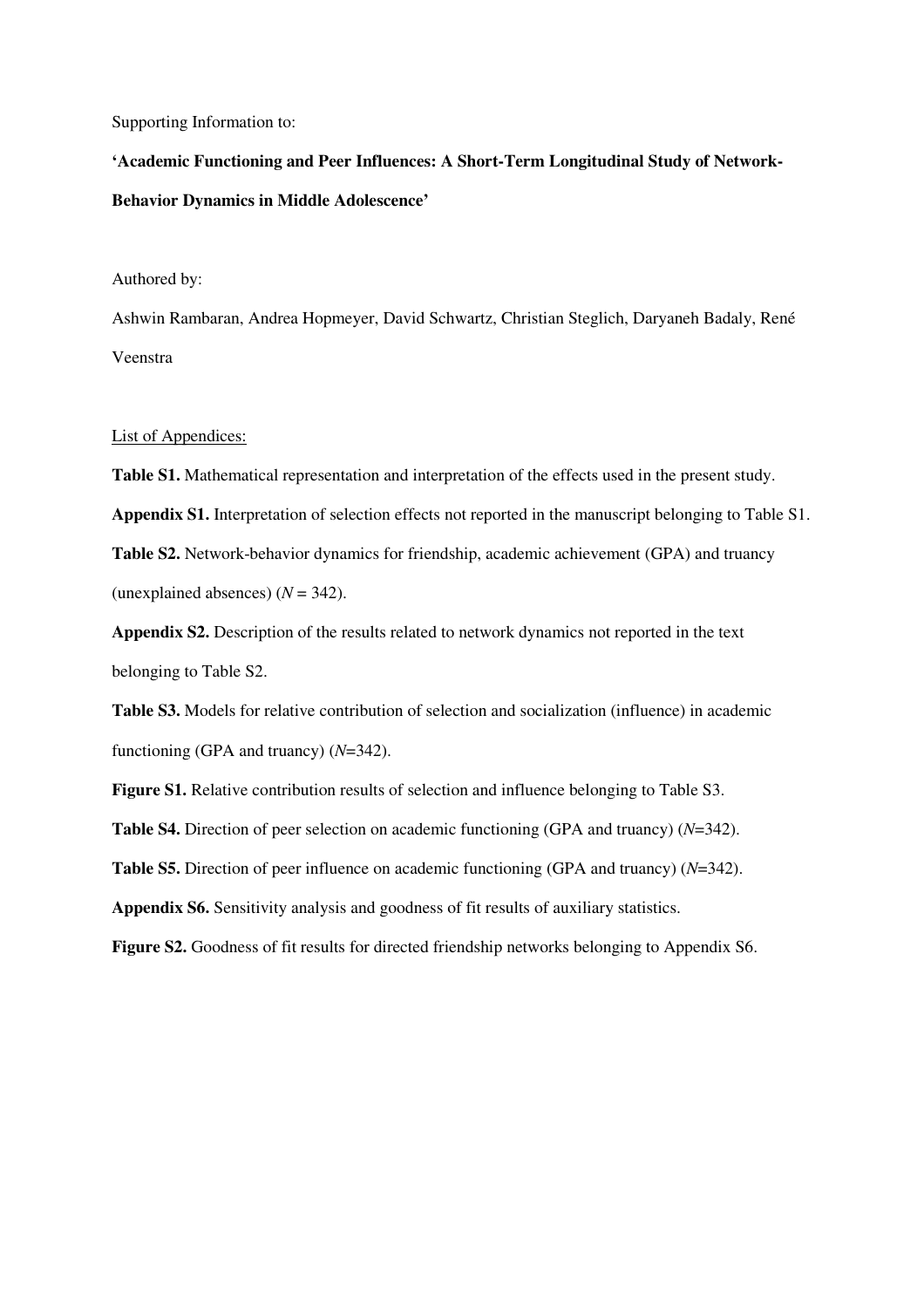| <b>Effect</b> used                            | Mathematical express.                                                    | Graphical express. | Interpretation {SIENA shortname}                                                                                                                                  |
|-----------------------------------------------|--------------------------------------------------------------------------|--------------------|-------------------------------------------------------------------------------------------------------------------------------------------------------------------|
| <b>Network dynamics:</b>                      |                                                                          |                    |                                                                                                                                                                   |
| Structural effects                            |                                                                          | $t1+m$<br>t1       |                                                                                                                                                                   |
| Outdegree $(density)^a$                       | $\sum_i x_{ij}$                                                          |                    | Actor <i>i</i> extending ties to alter <i>j</i> {density}                                                                                                         |
| Truncated outdegree <sup>a</sup>              | $min(x_{i+}, c)$                                                         |                    | Actor <i>i</i> with zero $(c = 1)$ in/outdegree (isolates) {outTrunc}                                                                                             |
| Reciprocity                                   | $\sum_j x_{ij}x_{ji}$                                                    | ៶←→●               | Actor <i>i</i> reciprocating ties to alter <i>j</i> {recip}                                                                                                       |
| Transitive triplets $(2)^a$                   | $\sum_{j,h} x_{ij} x_{ih} x_{jh}$                                        |                    | Actor <i>i</i> extending ties to alter <i>j</i> to whom he is indirectly tied (via $h$ )<br>$\{transTrip2\}$                                                      |
| Transitive reciprocated<br>triplets           | $\sum_{j,h} x_{ij,j} x_{ih} x_{hj}$                                      |                    | Actor $j$ reciprocating ties to ego $i$ to whom he is directly and indirectly tied<br>$(via h)$ {transRecTrip}                                                    |
| Three-cycles                                  | $\sum_{j,h} x_{ij} x_{jh} x_{hi}$                                        |                    | Actor <i>i</i> extending ties to alter <i>j</i> to whom he is indirectly tied (via $h$ )<br>$\{cycle3\}$                                                          |
| Dense triads                                  | $\sum_{j,h} x_{ij,j} x_{ih,hi} x_{hj,jh} \geq c$                         |                    | Tendency of actors to reciprocate ties received in a group structure, where<br>$c$ is 6 (completely connected network) {denseTriads}                              |
| Transitive ties <sup>a</sup>                  | $\sum_j x_{ij}$ max <sub>h</sub> $(x_{ih}x_{hj})$                        |                    | Actor $i$ extending ties to alter $j$ to whom he is directly and indirectly tied<br>$(via h)$ (one indirect tie suffices) {transTies}                             |
| Number at distance 2 <sup>a</sup>             | $\max_h(x_{ih}x_{hi}) > 0$                                               |                    | Tendency of actors to be tied indirectly through at least one intermediary<br>$(via h)$ {nbrDist2}                                                                |
| Number at distance 2<br>twice                 | $\max_h(x_{ih}x_{hi}) > 2$                                               |                    | Tendency of actors to be tied indirectly through at two intermediaries (via<br>h and k) { $nbrDist2twice$ }                                                       |
| Geometrically weighted<br>transitive triplets | $\sum x_{ij} a \{1 - (1 -$<br>$e^{-a}\big)^{\sum_{h=1}^{n}x_{ih}x_{hj}}$ |                    | Tendency of actors to be tied indirectly through at least one intermediary<br>(via $h$ ) where the influence of extra intermediaries $(k)$ decreases<br>(GWESPFF) |
| Indegree-friendship <sup>a</sup>              | $\sum_i x_{ij} \sum_h x_{hj}$                                            |                    | Actors with many incoming ties attract more incoming ties {inPop}                                                                                                 |
| Outdegree-friendship                          | $\sum_j x_{ij} \sum_h x_{jh}$                                            |                    | Actors with many outgoing ties attract more incoming ties {outPop}                                                                                                |

**Table S1.** Mathematical representation and interpretation of the effects used in the present study.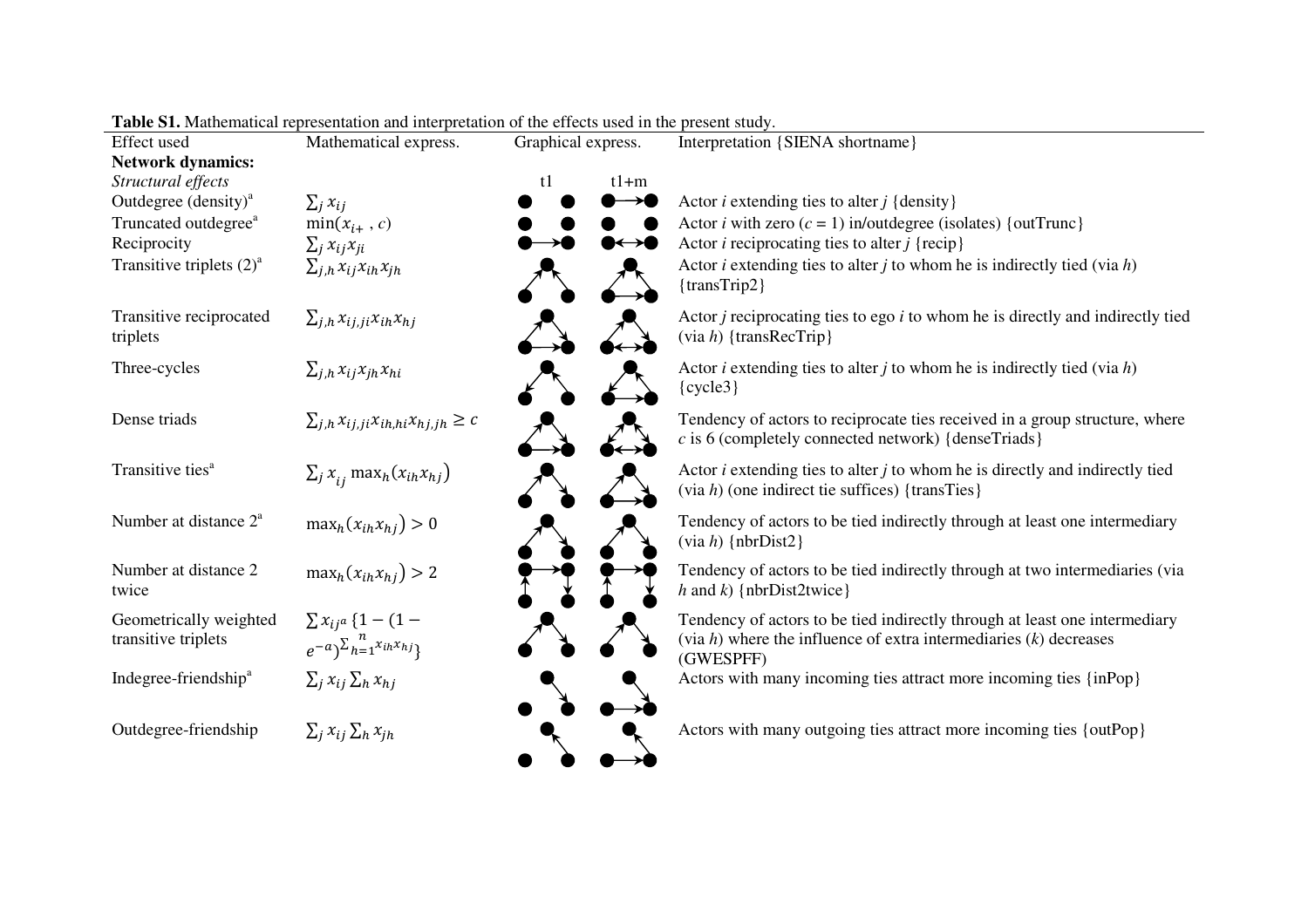| Outdegree-activity <sup>ab</sup>                 | $x_{i+}^2$                                                      |                                     |                             |                                                                | Actors with many outgoing ties extend more outgoing ties {outAct}                                                                                                                         |
|--------------------------------------------------|-----------------------------------------------------------------|-------------------------------------|-----------------------------|----------------------------------------------------------------|-------------------------------------------------------------------------------------------------------------------------------------------------------------------------------------------|
| Selection effects $\degree$ :<br>Covariate alter | $\sum_i x_{ij} v_i$                                             |                                     |                             | —()                                                            | Actor $i$ with higher values on a covariate $(v)$ attracts more incoming ties<br>$\{altX\}$                                                                                               |
| Covariate ego                                    | $v_i x_{i+}$                                                    | O                                   |                             | $\rightarrow \!\!\circlearrowright$                            | Actor $i$ with higher values on a covariate $(v)$ extends more outgoing ties<br>$\{egoX\}$                                                                                                |
| Same covariate                                   | $\sum_i x_{ij} I\{v_i = v_j\}$                                  | O<br>$\circ$                        | $\left( \right)$<br>$\circ$ | $\circ$ $\rightarrow$ $\circ$<br>$O \rightarrow O$             | Actor $i$ extends ties to alter $j$ who has exactly the same values on a<br>covariate, where $I = 1$ for same and 0 otherwise {sameX}                                                     |
| Covariate similarity <sup>d</sup>                | $\sum_j x_{ij}(\text{sim}^v_{ij} - \widehat{\text{sum}^v})$     | $\bigcirc$<br>$\bigcirc$            | O<br>$\circ$                | $\circ$ $\rightarrow$ $\circ$<br>$O \rightarrow O$             | Actor <i>i</i> extends ties to alter <i>j</i> who has similar values on a covariate $\{simX\}$                                                                                            |
| Covariate alter $X^d$<br>covariate ego           | $v_i \sum_j x_{ij} v_j$                                         | $\bigcirc$<br>$\overline{\bigcirc}$ | $\bigcirc$<br>∩             | $\circ$ $\rightarrow$ $\circ$<br>$\circ$ $\rightarrow$ $\circ$ | Actor $i$ extends ties to alter $j$ who has lower/higher values on a covariate<br>$\{egoXalterX\}$                                                                                        |
| <b>Behavioral dynamics:</b><br>Control effects   |                                                                 |                                     |                             |                                                                |                                                                                                                                                                                           |
| Linear shape<br>Quadratic shape                  | $\frac{z_i}{z_i^2}$                                             |                                     | O<br>$\bigcirc$             |                                                                | Tendency of actors to change in academic functioning {linear}<br>Tendency of actors to change in academic functioning {quad}                                                              |
| Covariate ego                                    | $z_i v_i$                                                       |                                     | $\overline{O}$              |                                                                | Actors with a higher value on a covariate $(v)$ change in academic<br>functioning {effFrom}                                                                                               |
| Influence effects<br>Friends' standing           | $z_i\breve{v}_i$                                                |                                     |                             | $\rightarrow \!\!\!\!\circlearrowright$                        | Actor <i>i</i> tend to change in academic functioning $(z)$ when his/her friend $(j)$<br>has on average higher social standing $(v)$ {avXAlt}                                             |
| Average similarity <sup>e</sup>                  | $\sum_j x_{ij}(\text{sim}^z_{ij} - \widehat{\text{sm}}^z)$      |                                     |                             |                                                                | Actor <i>i</i> tend towards similar values of academic functioning $(z)$ as his/her<br>friend $(j)$ {avSim}                                                                               |
| Average similarity X<br>friends' standing        | $\sum_i x_{ij} v_j (\text{sim}^z_{ij} - \widehat{\text{sm}^z})$ |                                     |                             |                                                                | Actor <i>i</i> tend towards similar values of academic functioning $(z)$ as his/her<br>friend ( <i>j</i> ) when the friend has on average higher social standing $(v)$<br>$\{avSimAltX\}$ |

Notes. The figures in column t1 represent the initial state of the configuration. The figures in column t1+m represent the state of the configuration after the estimation procedure has been carried out; <sup>a</sup>Effect was included in the undirected network analysis; <sup>b</sup>The sqrt version was used in the undirected network model; <sup>c</sup>Covariates can be any attribute such as individual or behavioral dispositions and can be constant (e.g., sex and ethnicity) or changing (e.g., academic functioning or social standing); for undirected network analysis incoming nominations (alter effect) are the same as outgoing nominations (ego effect); <sup>d</sup>This effect was substituted with creation and endowment effects in the model in which the direction of peer selection was tested (reported in Table S4); <sup>e</sup>The endowment version of this effect was included in the model in which the direction of peer influence was tested (reported in Table S5), which captured decreases in academic functioning (GPA and truancy).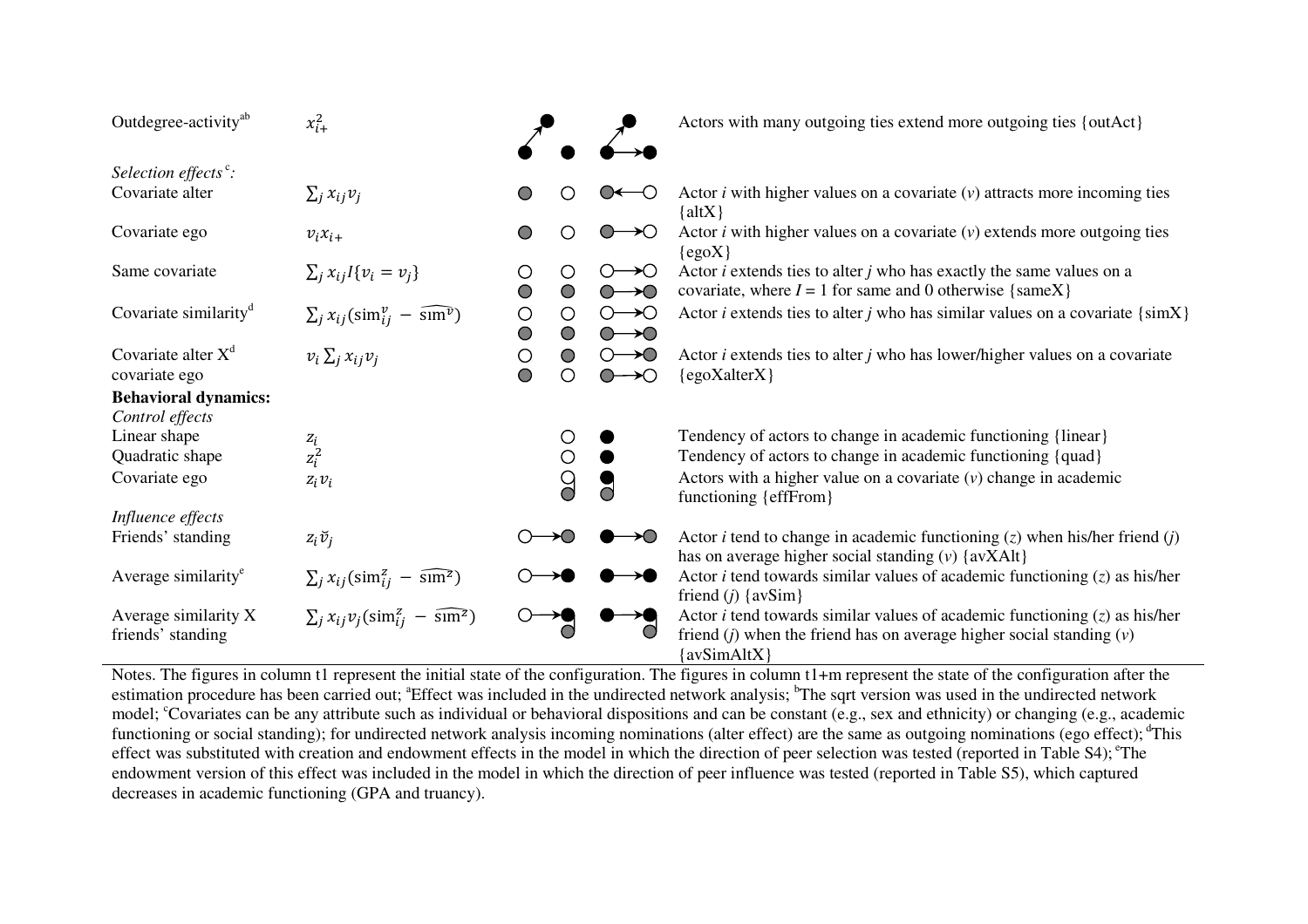**Appendix S1.** Interpretation of selection effects not reported in the manuscript belonging to Table S1.

**Selection parameters.** Selection parameters are either structural network effects or selection effects related to individual attributes. For the structural part of the model, we included several effects to represent the friendship network structure. These effects represent friendships at the individual level, the dyadic level, and the triadic (group) level. At the individual level, *outdegree* is included to reflect the general tendency of adolescents to nominate friends  $(i \rightarrow j)$ ; at the dyadic level, *reciprocity* is included to reflect the general tendency of adolescents to reciprocate nominations received  $(i \leftrightarrow j)$ . Friendship networks are further characterized by subgroup formation according to mechanisms of network closure. We had to include a range of transitivity-related effects to adequately represent subgroup formation and the network structure inside these subgroups in our data: the numbers of transitive triplets (in a linear and a nonlinear, geometrically weighted variant), transitive reciprocated triplets, three-cycles, actor pairs at two degrees of separation (with at least one, and at least two connecting intermediaries), and completely connected cliques of three actors. These effects jointly express the clustering of friendship into groups, but also the selective omission of some ties inside these groups, which reveals local hierarchy differences in the peer system.

In order to account for popularity and nomination activity differences between adolescents, we included three degree-related effects. The *indegree-friendship* effect reflects the tendency of adolescents who receive many nominations to receive more nominations over time (reinforcement of friendship popularity), whereas the *outdegree-activity* effect reflects the tendency of adolescents who give many nominations to give more nominations over time. Finally, the *outdegree-friendship* effect reflects the tendency of adolescents who give many nominations to receive more nominations over time, and thus accounts for the relation between receiving and giving nominations. The inclusion of these effects not only allows to account for observed degree differences in the data, it also offers some protection against omitted variable bias related to ego- and alter effects of individual-level variables not included in our models (Ripley et al., 2015).

Next to these structural selection effects, we included selection effects related to individual attributes, namely, *social standing* (i.e., social acceptance or popularity) and *academic functioning* (i.e., academic achievement or truancy). The academic functioning variables were included as effects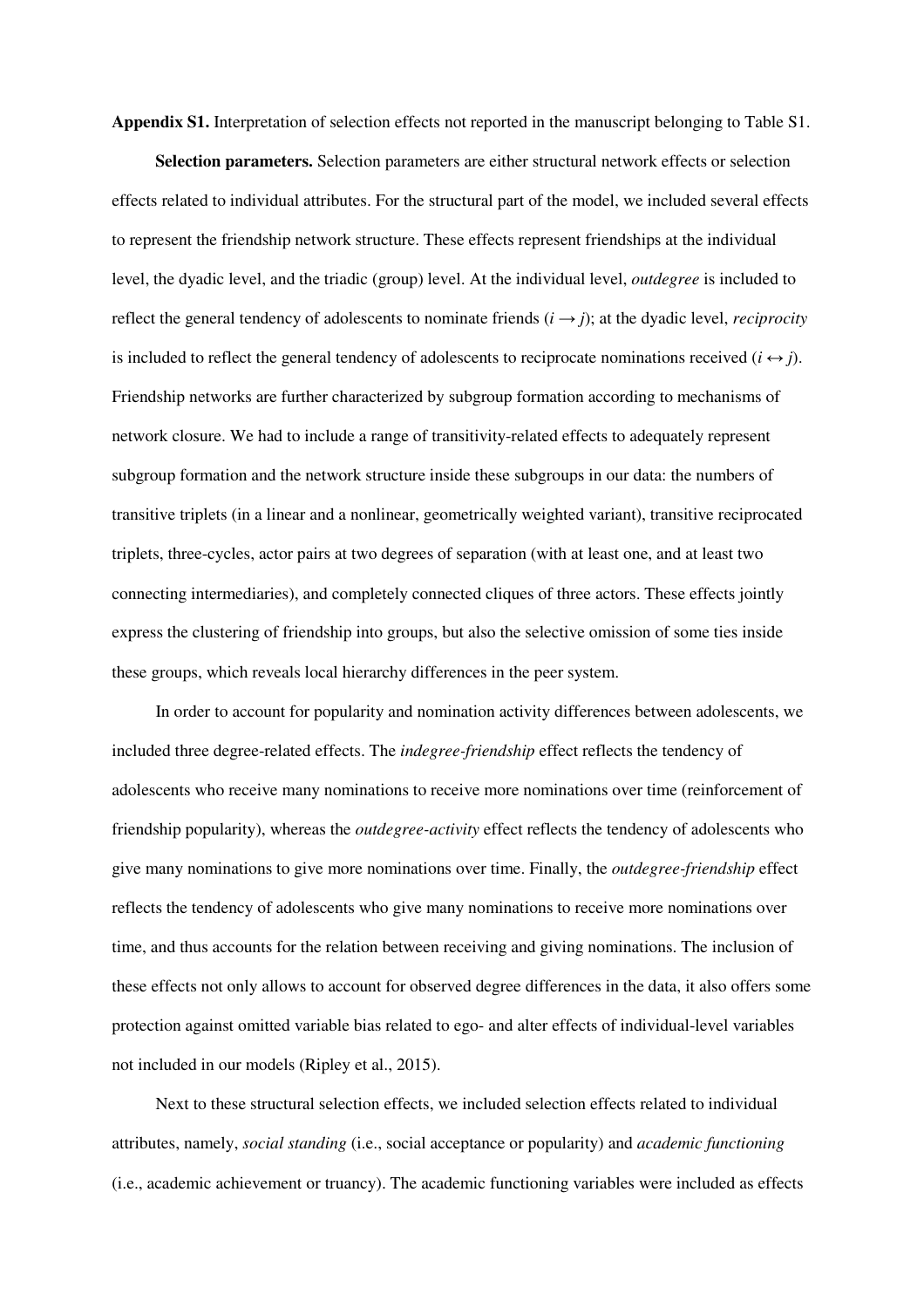on nominations received (*alter* effects) and on nominations given (*ego* effects). To account for homophily on these variables, we also included *similarity* effects. The social standing variables were only included as effects on nominations received, which is an important mechanism to friendship selection for these variables as it reflects that peers with high social standing in the group are desirable as social partner in friendship networks. Finally, we also controlled for friendship selection based on *same sex* and *same ethnicity.*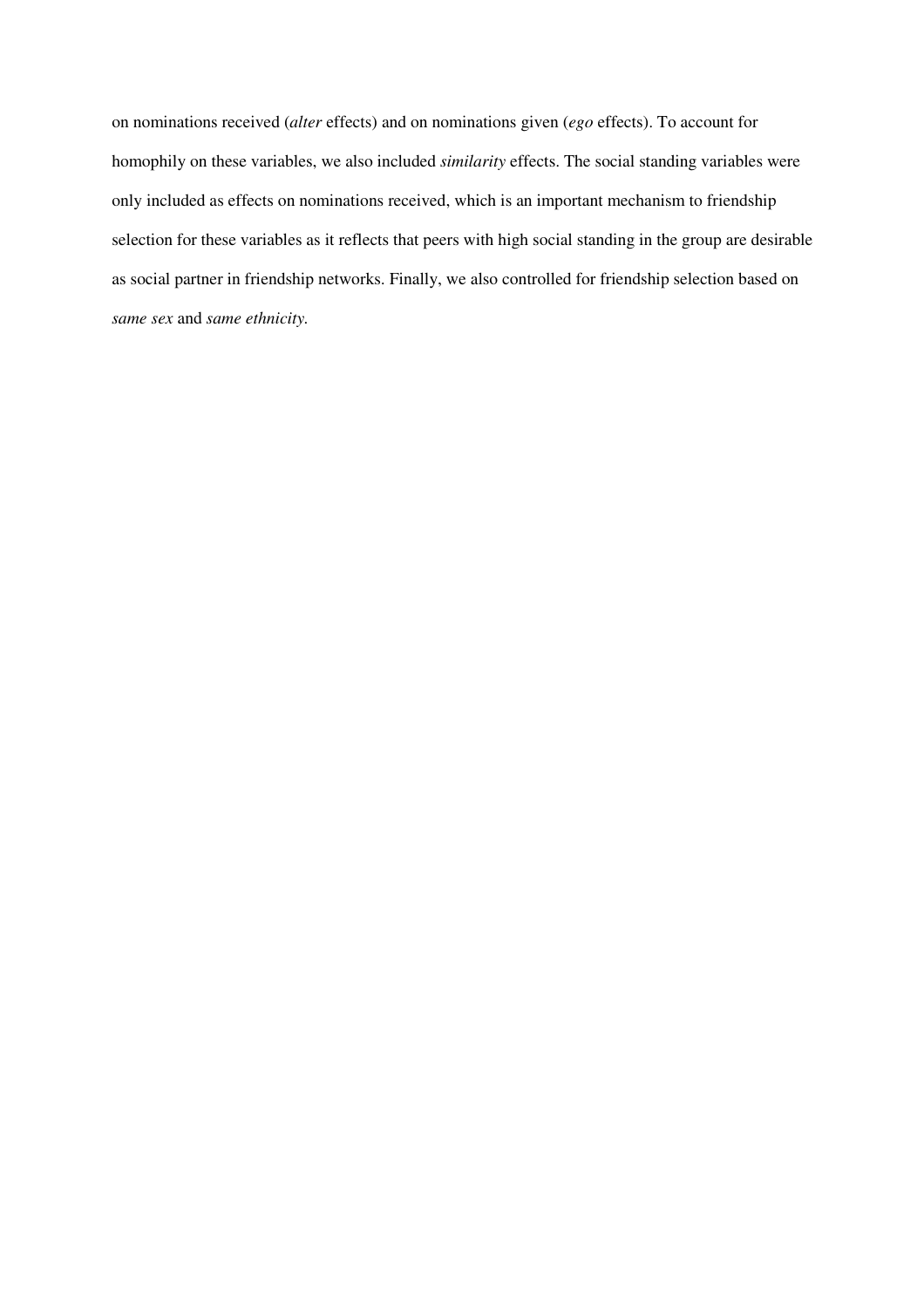|                                              | <b>Model 1: Baseline</b> |           | <b>Model 2: Popularity</b> |         |           | <b>Model 3A: Acceptance</b> |         |           | <b>Model 3B: Acceptance</b> |         |           |           |
|----------------------------------------------|--------------------------|-----------|----------------------------|---------|-----------|-----------------------------|---------|-----------|-----------------------------|---------|-----------|-----------|
| <b>Network dynamics: Friendship</b>          | Est.                     | t-Value   | <b>OR</b>                  | Est.    | t-Value   | <b>OR</b>                   | Est.    | t-Value   | <b>OR</b>                   | Est.    | t-Value   | <b>OR</b> |
| Selection effects on structural positions    |                          |           |                            |         |           |                             |         |           |                             |         |           |           |
| Outdegree (density)                          | $-3.53$                  | $-84.74*$ | 0.03                       | $-3.49$ | $-87.42*$ | 0.03                        | $-3.48$ | $-82.29*$ | 0.03                        | $-3.49$ | $-76.44*$ | 0.03      |
| Effect of time period 2 $(t2-t3)^a$          | 0.03                     | 1.44      | <b>NA</b>                  | 0.04    | 1.98*     | <b>NA</b>                   | 0.04    | $2.07*$   | <b>NA</b>                   | 0.04    | $1.92+$   | <b>NA</b> |
| Effect of time period $3 (t3-t4)^{a}$        | $-0.14$                  | $-7.78*$  | <b>NA</b>                  | $-0.13$ | $-7.19*$  | <b>NA</b>                   | $-0.13$ | $-7.29*$  | <b>NA</b>                   | $-0.13$ | $-6.61*$  | <b>NA</b> |
| Reciprocity                                  | 1.43                     | $50.35*$  | 4.16                       | 1.43    | 48.40*    | 4.17                        | 1.43    | 50.69*    | 4.18                        | 1.43    | 48.53*    | 4.17      |
| Transitive triplets                          | 0.12                     | 21.25*    | 1.13                       | 0.12    | 21.71*    | 1.13                        | 0.12    | 22.58*    | 1.13                        | 0.12    | 21.27*    | 1.13      |
| Transitive reciprocated triplets             | $-0.01$                  | $-0.92$   | 0.99                       | $-0.01$ | $-1.02$   | 0.99                        | $-0.01$ | $-1.14$   | 0.99                        | $-0.01$ | $-1.05$   | 0.99      |
| Three-cycles                                 | 0.03                     | $6.75*$   | 1.03                       | 0.03    | $6.56*$   | 1.03                        | 0.03    | $6.75*$   | 1.03                        | 0.03    | $7.02*$   | 1.03      |
| Number at distance 2                         | 0.04                     | 21.14*    | 1.05                       | 0.05    | 23.68*    | 1.05                        | 0.04    | 24.94*    | 1.05                        | 0.05    | 21.48*    | 1.05      |
| Number at distance 2 twice                   | 0.05                     | 14.32*    | 1.05                       | 0.05    | 14.86*    | 1.05                        | 0.05    | $14.51*$  | 1.06                        | 0.05    | $14.11*$  | 1.06      |
| Dense triads                                 | $-0.02$                  | $-1.88+$  | 0.98                       | $-0.02$ | $-1.79+$  | 0.98                        | $-0.02$ | $-1.82+$  | 0.98                        | $-0.02$ | $-1.89+$  | 0.98      |
| Geometrically weighted transitive triplets   | 1.35                     | 45.53*    | <b>NA</b>                  | 1.37    | 46.37*    | <b>NA</b>                   | 1.36    | 48.55*    | <b>NA</b>                   | 1.37    | 41.45*    | <b>NA</b> |
| Indegree-friendship                          | 0.01                     | $10.00*$  | 1.01                       | 0.003   | 3.86*     | 1.003                       | 0.003   | 3.86*     | 1.003                       | 0.003   | $3.86*$   | 1.003     |
| Outdegree-friendship                         | $-0.05$                  | $-39.67*$ | 0.95                       | $-0.05$ | $-36.92*$ | 0.95                        | $-0.05$ | $-36.92*$ | 0.95                        | $-0.05$ | $-36.92*$ | 0.95      |
| Outdegree-activity                           | 0.002                    | $10.00*$  | 1.002                      | 0.002   | $10.00*$  | 1.002                       | 0.002   | $10.00*$  | 1.002                       | 0.002   | $10.00*$  | 1.002     |
| Selection effects on individual dispositions |                          |           |                            |         |           |                             |         |           |                             |         |           |           |
| Ethnicity alter                              | 0.02                     | $1.87+$   | 1.02                       | 0.02    | 1.61      | 1.02                        | 0.02    | $1.67+$   | 1.02                        | 0.02    | $1.65+$   | 1.02      |
| Ethnicity ego                                | $-0.01$                  | $-0.59$   | 0.99                       | $-0.01$ | $-0.48$   | 0.99                        | $-0.01$ | $-0.48$   | 0.99                        | $-0.01$ | $-0.48$   | 0.99      |
| Same ethnicity                               | 0.11                     | $8.60*$   | 1.11                       | 0.11    | $9.22*$   | 1.11                        | 0.11    | $9.04*$   | 1.11                        | 0.11    | $9.07*$   | 1.11      |
| Sex alter                                    | 0.04                     | $2.90*$   | 1.04                       | 0.05    | $3.58*$   | 1.05                        | 0.05    | $3.58*$   | 1.05                        | 0.05    | $3.63*$   | 1.05      |
| Sex ego                                      | $-0.01$                  | $-1.00$   | 0.99                       | $-0.01$ | $-0.90$   | 0.99                        | $-0.01$ | $-0.89$   | 0.99                        | $-0.01$ | $-0.87$   | 0.99      |
| Same sex                                     | 0.13                     | 10.59*    | 1.13                       | 0.13    | 10.56*    | 1.14                        | 0.13    | 10.88*    | 1.13                        | 0.13    | 10.74*    | 1.14      |
| Selection effects on academic functioning    |                          |           |                            |         |           |                             |         |           |                             |         |           |           |
| GPA alter                                    | $-0.01$                  | $-0.96$   | 0.99                       | $-0.02$ | $-1.34$   | 0.99                        | $-0.01$ | $-1.35$   | 0.99                        | $-0.02$ | $-1.36$   | 0.99      |
| GPA ego                                      | $-0.06$                  | $-4.98*$  | 0.94                       | $-0.06$ | $-4.96*$  | 0.94                        | $-0.06$ | $-4.98*$  | 0.94                        | $-0.06$ | $-4.86*$  | 0.94      |
| GPA similarity                               | 0.32                     | $5.53*$   | 1.11                       | 0.32    | $5.74*$   | 1.38                        | 0.32    | $5.34*$   | 1.38                        | 0.32    | $5.29*$   | 1.37      |
| GPA alter X ego                              | 0.02                     | 1.12      | 1.02                       | 0.02    | 1.06      | 1.02                        | 0.02    | 1.02      | 1.02                        | 0.02    | 1.03      | 1.02      |
| Truancy alter                                | $-0.06$                  | $-3.79*$  | 0.94                       | $-0.07$ | $-3.97*$  | 0.93                        | $-0.07$ | $-4.45*$  | 0.93                        | $-0.07$ | $-4.08*$  | 0.93      |
| Truancy ego                                  | $-0.00$                  | $-0.25$   | 1.00                       | $-0.01$ | $-0.41$   | 0.99                        | $-0.01$ | $-0.51$   | 0.99                        | $-0.01$ | $-0.43$   | 0.99      |
| Truancy similarity                           | $-0.50$                  | $-3.54*$  | 0.85                       | $-0.56$ | $-3.50*$  | 0.57                        | $-0.56$ | $-4.04*$  | 0.57                        | $-0.56$ | $-3.38*$  | 0.57      |
| Truancy alter X ego                          | 0.15                     | $4.27*$   | 1.16                       | 0.16    | $4.27*$   | 1.17                        | 0.16    | $4.74*$   | 1.17                        | 0.16    | $4.10*$   | 1.17      |
| Coloction effects on social standing         |                          |           |                            |         |           |                             |         |           |                             |         |           |           |

**Table S2.** Network-behavior dynamics for friendship, academic achievement (GPA) and truancy (unexplained absences) (*N* = 342).

*Selection effects on social standing*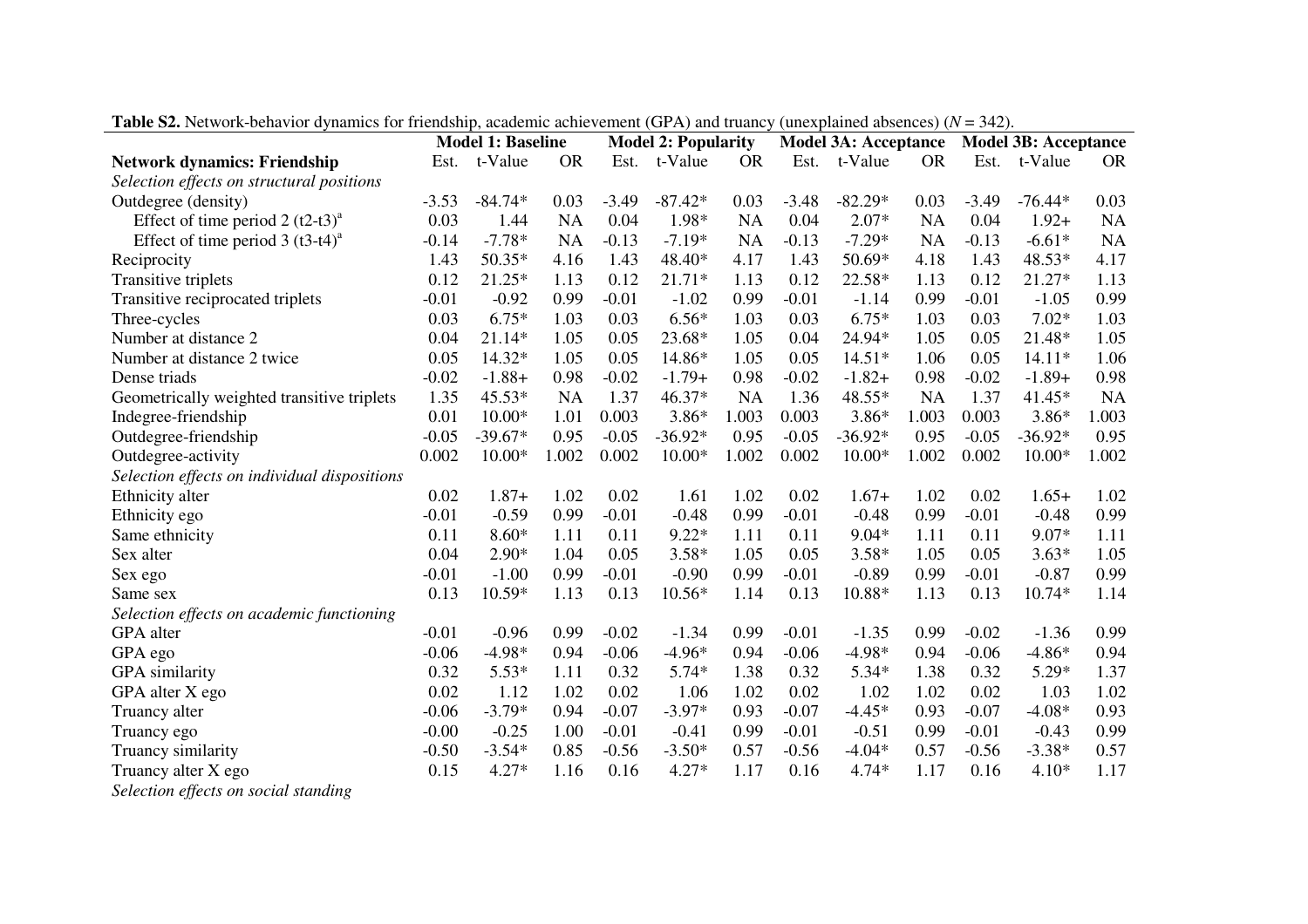| Acceptance alter                                      |         |          |           | 0.10    | 4.80*    | 1.11      | 0.10    | $5.03*$  | 1.11      | 0.10    | $4.95*$  | 1.11      |
|-------------------------------------------------------|---------|----------|-----------|---------|----------|-----------|---------|----------|-----------|---------|----------|-----------|
| Popularity alter                                      |         |          |           | 0.07    | $4.76*$  | 1.07      | 0.07    | $4.75*$  | 1.07      | 0.07    | 4.78*    | 1.07      |
| <b>Behavioral dynamics: GPA</b>                       |         |          |           |         |          |           |         |          |           |         |          |           |
| Control effects on truancy                            |         |          |           |         |          |           |         |          |           |         |          |           |
| Linear shape                                          | $-0.16$ | $-2.16*$ | 0.86      | $-0.20$ | $-1.65+$ | 0.81      | $-0.23$ | $-1.71+$ | 0.80      | $-0.23$ | $-1.75+$ | 0.80      |
| Quadratic shape                                       | 0.13    | 0.98     | <b>NA</b> | 0.13    | 0.94     | NA        | 0.14    | 1.03     | <b>NA</b> | 0.14    | 0.99     | <b>NA</b> |
| Own sex                                               | $-0.15$ | $-1.11$  | 0.86      | $-0.15$ | $-1.06$  | 0.86      | $-0.15$ | $-1.15$  | 0.86      | $-0.15$ | $-1.11$  | 0.86      |
| Own truancy                                           | $-0.38$ | $-2.88*$ | 0.68      | $-0.39$ | $-3.04*$ | 0.68      | $-0.39$ | $-2.86*$ | 0.68      | $-0.39$ | $-2.91*$ | 0.68      |
| Influence effects on GPA                              |         |          |           |         |          |           |         |          |           |         |          |           |
| Average similarity                                    | 4.91    | $3.59*$  | 5.14      | 4.51    | 2.97*    | 4.49      | 5.00    | $3.55*$  | 5.29      | 4.99    | $3.43*$  | 5.27      |
| Friends' acceptance                                   |         |          |           | $-0.01$ | $-0.01$  | 0.99      | 0.00    | 0.00     | 1.00      | $-0.01$ | 0.00     | 0.99      |
| Friends' popularity                                   |         |          |           | 0.24    | 0.71     | 1.28      | 0.30    | 0.85     | 1.34      | 0.30    | 0.86     | 1.35      |
| Average similarity X friends' popularity              |         |          |           | 1.72    | 0.59     | 1.78      |         |          |           |         |          |           |
| Average similarity X friends' acceptance <sup>b</sup> |         |          |           |         |          |           | 2.22    | 4.94*    | NA        |         |          |           |
| <b>Behavioral dynamics: Truancy</b>                   |         |          |           |         |          |           |         |          |           |         |          |           |
| Control effects on truancy                            |         |          |           |         |          |           |         |          |           |         |          |           |
| Linear shape                                          | $-0.02$ | $-0.39$  | 0.98      | $-0.13$ | $-1.06$  | 0.88      | $-0.05$ | $-0.52$  | 0.96      | $-0.04$ | $-0.52$  | 0.96      |
| Quadratic shape                                       | 0.25    | $3.59*$  | <b>NA</b> | 0.22    | $3.07*$  | <b>NA</b> | 0.23    | $3.23*$  | 1.26      | 0.23    | $3.22*$  | <b>NA</b> |
| Own sex                                               | $-0.06$ | $-0.88$  | 0.94      | $-0.06$ | $-0.74$  | 0.94      | $-0.05$ | $-0.61$  | 0.95      | $-0.05$ | $-0.61$  | 0.95      |
| Own GPA                                               | $-0.29$ | $-4.64*$ | 0.75      | $-0.28$ | $-4.28*$ | 0.75      | $-0.27$ | $-4.11*$ | 0.76      | $-0.27$ | $-4.13*$ | 0.76      |
| Influence effects on truancy                          |         |          |           |         |          |           |         |          |           |         |          |           |
| Average similarity                                    | 3.48    | $4.04*$  | 3.19      | 2.52    | $2.35*$  | 2.31      | 3.33    | $4.15*$  | 3.04      | 3.33    | $3.84*$  | 3.04      |
| Friends' acceptance                                   |         |          |           | $-1.18$ | $-1.23$  | 0.31      | $-1.15$ | $-1.35$  | 0.32      | $-1.18$ | $-1.38$  | 0.31      |
| Friends' popularity                                   |         |          |           | 0.43    | $1.65+$  | 1.54      | 0.27    | 1.40     | 1.31      | 0.27    | 1.39     | 1.31      |
| Average similarity X friends' popularity              |         |          |           | 2.73    | 1.22     | 2.49      |         |          |           |         |          |           |
| Average similarity X friends' acceptance <sup>b</sup> |         |          |           |         |          |           |         |          |           | 1.12    | 1.24     | NA        |

Average similarity X friends' acceptance<sup>o</sup><br>Notes. Rate of change effects were also included but omitted from the table; Significance tests performed by dividing the estimates with its standard error resulting in t-Values which under the null hypothesis are approximately normally distributed (Ripley et al., 2015); <sup>a</sup>Time effects included for Outdegree (density) to account for heterogeneity across time; <sup>b</sup>Interaction terms showed high parameter estimates and high standard deviations (i.e., non-convergence). Accordingly, we score-tested them separately in separate models and report the one-sided (normal variate) estimates with c-statistics that follow a chi-square distribution with 1 degrees of freedom;  $+p < .10$ ,  $p < .05$  (two-tailed test).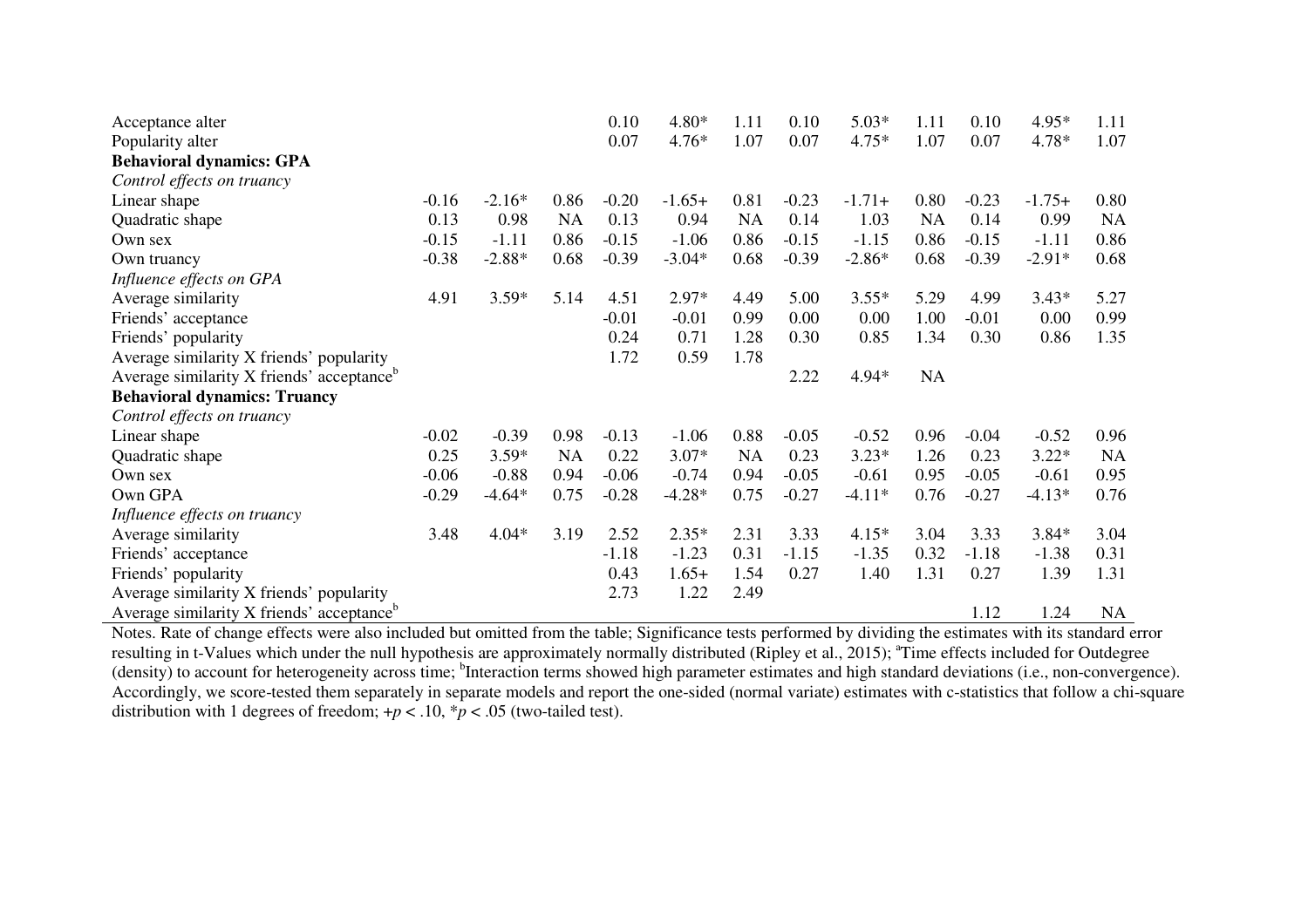**Appendix S2.** Description of the results related to network dynamics not reported in the text belonging to Table S2.

**Effects of the network structure.** The results of the SIENA-analyses with regard to network dynamics for friendship will be discussed on the basis of Model 1 (reported in Appendix S2). The negative outdegree parameter estimate indicates the low density of the grade network and indicates that the probability of a friendship tie is less than .5 ( $OR = 0.12$ ,  $p < .001$ ). The positive reciprocity effect estimate indicates that students reciprocated a friendship tie that they received from a grade mate ( $OR = 4.14$ ,  $p < .001$ ); specifically, students were approximately 4 times more likely to reciprocate a tie from a peer than to not reciprocate the tie, all else being equal.

Because the transitive-related effects are statistically depended on each other, they cannot be interpreted separately, and therefore, we summarized them with multi-effect Wald-type tests (for sets of effects) (cf. Ripley et al., 2015). For ease of interpretation, we did the same for our included degree-related effects. The joint contribution of the transitivity-related effects and the degree-related effects to friendship selection was considerable ( $\chi$ 2 (7) = 4571.6 and  $\chi$ 2 (3) = 1512.6, *ps* < .001, respectively). Together, these findings indicate that students kept the friendship networks closed ('transitive closure') and that students vary in number of nominations sent and received.

**Effects of sex and ethnicity.** The joint contribution of selection effects (i.e., the alter effect, the ego effect, and the same effect) related to sex ( $\chi$ 2 (3) = 79.0) and ethnicity ( $\chi$ 2 (3) = 117.9) was a significant predictor (*p*s < .001) of explaining friendships between adolescents and peers. Importantly, adolescents had a significant preference for same-sex (*OR* = 1.13) and same-ethnicity friends (*OR* = 1.11).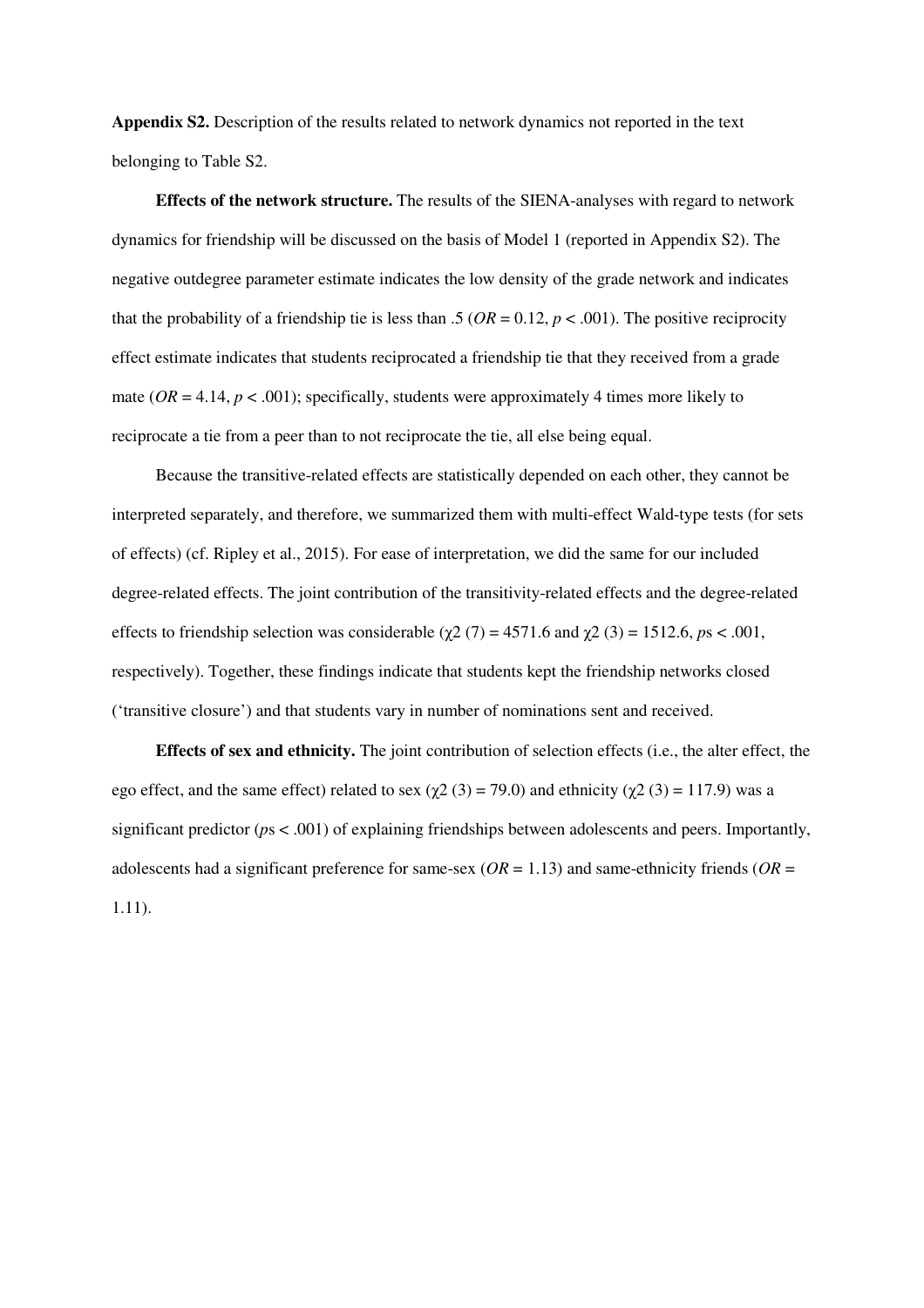|                                              | <b>Fabic Bo.</b> MOUCIS FOR FUGURYC CONTROLLOID OF SCICCHON GIM SOCIALIZATION (INHUCHCC) IN ACAUCHIIC FUNCHOMING (OF A ANU IFUANCY) (18–942). |                                                                          |         |           |         |           |         |              |                    |            |
|----------------------------------------------|-----------------------------------------------------------------------------------------------------------------------------------------------|--------------------------------------------------------------------------|---------|-----------|---------|-----------|---------|--------------|--------------------|------------|
|                                              |                                                                                                                                               | No Selection Model No Influence Model Control Model<br><b>Full Model</b> |         |           |         |           |         |              | <b>Trend Model</b> |            |
| <b>Network dynamics: Friendship</b>          | Est.                                                                                                                                          | t-Value                                                                  | Est.    | t-Value   | Est.    | t-Value   |         | Est. t-Value | Est.               | t-Value    |
| Selection effects on structural positions    |                                                                                                                                               |                                                                          |         |           |         |           |         |              |                    |            |
| Outdegree (density)                          | $-3.53$                                                                                                                                       | $-84.74*$                                                                | $-3.52$ | $-86.44*$ | $-3.55$ | $-90.03*$ | $-3.53$ | $-91.16*$    | $-1.24$            | $-188.47*$ |
| Effect of time period 2 $(t2-t3)^a$          | 0.03                                                                                                                                          | 1.44                                                                     | 0.03    | $2.08*$   | 0.03    | 1.57      | 0.03    | $2.21*$      | 0.13               | $8.32*$    |
| Effect of time period $3 (t3-t4)^a$          | $-0.14$                                                                                                                                       | $-7.78*$                                                                 | $-0.13$ | $-8.45*$  | $-0.14$ | $-8.10*$  | $-0.13$ | $-8.46*$     | $-0.03$            | $-1.94+$   |
| Reciprocity                                  | 1.43                                                                                                                                          | $50.35*$                                                                 | 1.43    | 49.91*    | 1.43    | 51.70*    | 1.43    | 48.74*       |                    |            |
| Transitive triplets                          | 0.12                                                                                                                                          | $21.25*$                                                                 | 0.12    | 23.41*    | 0.12    | $21.64*$  | 0.12    | 21.02*       |                    |            |
| Transitive reciprocated triplets             | $-0.01$                                                                                                                                       | $-0.92$                                                                  | $-0.01$ | $-1.14$   | $-0.02$ | $-1.49$   | $-0.01$ | $-1.28$      |                    |            |
| Three-cycles                                 | 0.03                                                                                                                                          | $6.75*$                                                                  | 0.03    | $7.25*$   | 0.03    | $7.52*$   | 0.03    | $7.24*$      |                    |            |
| Number at distance 2                         | 0.04                                                                                                                                          | $21.14*$                                                                 | 0.05    | 23.95*    | 0.05    | 23.74*    | 0.05    | $24.11*$     |                    |            |
| Number at distance 2 twice                   | 0.05                                                                                                                                          | 14.32*                                                                   | 0.05    | 14.18*    | 0.05    | 15.23*    | 0.05    | 14.16*       |                    |            |
| Dense triads                                 | $-0.02$                                                                                                                                       | $-1.88+$                                                                 | $-0.02$ | $-1.88+$  | $-0.02$ | $-1.48$   | $-0.02$ | $-1.54$      |                    |            |
| Geometrically weighted transitive triplets   | 1.35                                                                                                                                          | $45.53*$                                                                 | 1.37    | 47.26*    | 1.37    | 47.92*    | 1.37    | 45.60*       |                    |            |
| Indegree-popularity                          | 0.01                                                                                                                                          | $10.00*$                                                                 | 0.01    | $10.00*$  | 0.01    | $10.00*$  | 0.005   | 9.80*        |                    |            |
| Outdegree-popularity                         | $-0.05$                                                                                                                                       | $-39.67*$                                                                | $-0.05$ | $-40.50*$ | $-0.05$ | $-40.08*$ | $-0.05$ | $-40.58*$    |                    |            |
| Outdegree-activity                           | 0.002                                                                                                                                         | $10.00*$                                                                 | 0.002   | $10.00*$  | 0.002   | $9.50*$   | 0.002   | $10.00*$     |                    |            |
| Selection effects on individual dispositions |                                                                                                                                               |                                                                          |         |           |         |           |         |              |                    |            |
| Ethnicity alter                              | 0.02                                                                                                                                          | $1.87+$                                                                  | 0.02    | $2.04*$   | 0.02    | 1.98*     | 0.02    | $2.10*$      |                    |            |
| Ethnicity ego                                | $-0.01$                                                                                                                                       | $-0.59$                                                                  | 0.01    | 0.78      | $-0.01$ | $-0.50$   | 0.01    | 0.79         |                    |            |
| Same ethnicity                               | 0.11                                                                                                                                          | $8.60*$                                                                  | 0.11    | 9.78*     | 0.11    | $9.22*$   | 0.11    | 9.47*        |                    |            |
| Sex alter                                    | 0.04                                                                                                                                          | $2.90*$                                                                  | 0.04    | $3.30*$   | 0.04    | $2.97*$   | 0.04    | $3.36*$      |                    |            |
| Sex ego                                      | $-0.01$                                                                                                                                       | $-1.00$                                                                  | $-0.01$ | $-0.84$   | $-0.01$ | $-1.02$   | $-0.01$ | $-0.84$      |                    |            |
| Same sex                                     | 0.13                                                                                                                                          | $10.59*$                                                                 | 0.12    | $10.36*$  | 0.12    | $11.00*$  | 0.12    | $10.29*$     |                    |            |
| Selection effects on academic functioning    |                                                                                                                                               |                                                                          |         |           |         |           |         |              |                    |            |
| GPA alter                                    | $-0.01$                                                                                                                                       | $-0.96$                                                                  |         |           | $-0.01$ | $-1.06$   |         |              |                    |            |
| GPA ego                                      | $-0.06$                                                                                                                                       | $-4.98*$                                                                 |         |           | $-0.06$ | $-5.29*$  |         |              |                    |            |
| GPA similarity                               | 0.32                                                                                                                                          | $5.53*$                                                                  |         |           | 0.32    | $5.55*$   |         |              |                    |            |
| GPA alter X ego                              | 0.02                                                                                                                                          | 1.12                                                                     |         |           | 0.02    | 1.12      |         |              |                    |            |
| Truancy alter                                | $-0.06$                                                                                                                                       | $-3.79*$                                                                 |         |           | $-0.06$ | $-3.88*$  |         |              |                    |            |
| Truancy ego                                  | $-0.00$                                                                                                                                       | $-0.25$                                                                  |         |           | $-0.01$ | $-0.38$   |         |              |                    |            |
| Truancy similarity                           | $-0.50$                                                                                                                                       | $-3.54*$                                                                 |         |           | $-0.53$ | $-3.88*$  |         |              |                    |            |
| Truancy alter X ego                          | 0.15                                                                                                                                          | $4.27*$                                                                  |         |           | 0.15    | $4.69*$   |         |              |                    |            |
| <b>Behavioral dynamics: GPA</b>              |                                                                                                                                               |                                                                          |         |           |         |           |         |              |                    |            |

**Table S3.** Models for relative contribution of selection and socialization (influence) in academic functioning (GPA and truancy) (*N*=342).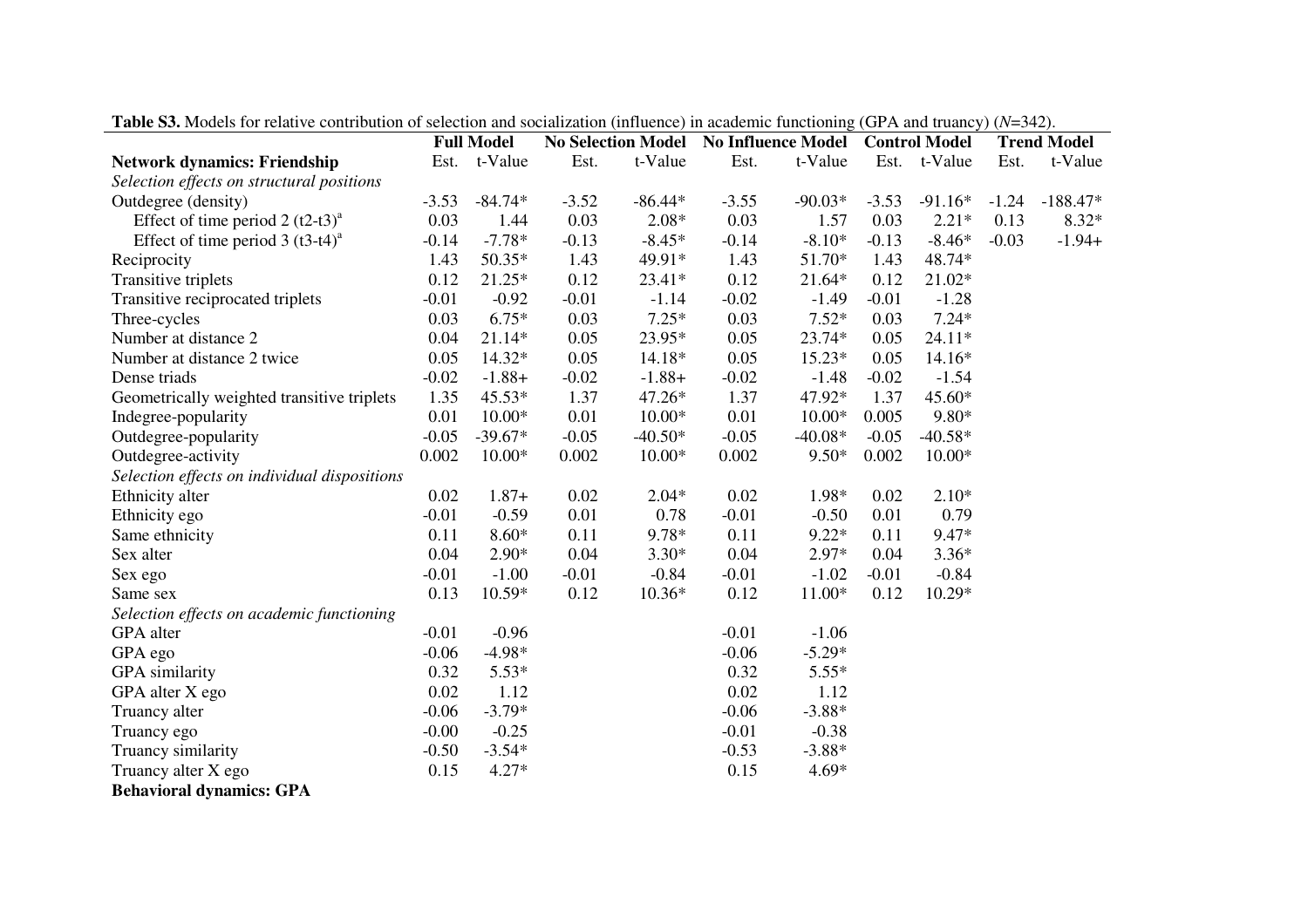| Control effects for GPA                                                                                                                                     |         |          |         |          |         |          |         |          |         |          |
|-------------------------------------------------------------------------------------------------------------------------------------------------------------|---------|----------|---------|----------|---------|----------|---------|----------|---------|----------|
| Linear shape                                                                                                                                                | $-0.16$ | $-2.16*$ | $-0.15$ | $-2.09*$ | $-0.11$ | $-1.69+$ | $-0.11$ | $-1.69+$ | $-0.09$ | $-1.47$  |
| Quadratic shape                                                                                                                                             | 0.13    | 0.98     | 0.18    | 1.19     | $-0.31$ | $-4.16*$ | $-0.31$ | $-4.05*$ | $-0.17$ | $-3.20*$ |
| Own sex                                                                                                                                                     | $-0.15$ | $-1.11$  | $-0.15$ | $-1.12$  | $-0.18$ | $-1.42$  | $-0.18$ | $-1.41$  |         |          |
| Own truancy                                                                                                                                                 | $-0.38$ | $-2.88*$ | $-0.40$ | $-2.83*$ | $-0.43$ | $-3.53*$ | $-0.43$ | $-3.30*$ |         |          |
| Influence effects for GPA                                                                                                                                   |         |          |         |          |         |          |         |          |         |          |
| Average similarity                                                                                                                                          | 4.91    | $3.59*$  | 5.15    | $3.34*$  |         |          |         |          |         |          |
| <b>Behavioral dynamics: Truancy</b>                                                                                                                         |         |          |         |          |         |          |         |          |         |          |
| Control effects for truancy                                                                                                                                 |         |          |         |          |         |          |         |          |         |          |
| Linear shape                                                                                                                                                | $-0.02$ | $-0.39$  | $-0.05$ | $-0.97$  | $-0.12$ | $-2.92*$ | $-0.12$ | $-2.94*$ | $-0.12$ | $-2.86*$ |
| Quadratic shape                                                                                                                                             | 0.25    | $3.59*$  | 0.27    | $3.79*$  | $-0.02$ | $-0.53$  | $-0.02$ | $-0.51$  | 0.08    | $2.35*$  |
| Own sex                                                                                                                                                     | $-0.06$ | $-0.88$  | $-0.07$ | $-0.87$  | $-0.09$ | $-1.34$  | $-0.10$ | $-1.41$  |         |          |
| Own GPA                                                                                                                                                     | $-0.29$ | $-4.64*$ | $-0.33$ | $-5.05*$ | $-0.38$ | $-6.54*$ | $-0.38$ | $-6.52*$ |         |          |
| Influence effects for truancy                                                                                                                               |         |          |         |          |         |          |         |          |         |          |
| Average similarity                                                                                                                                          | 3.48    | $4.04*$  | 3.55    | $4.52*$  |         |          |         |          |         |          |
| Notes. Rate of change effects were also included but omitted from the table; Significance tests performed by dividing the estimates with its standard error |         |          |         |          |         |          |         |          |         |          |

resulting in t-Values which under the null hypothesis are approximately normally distributed (Ripley et al., 2015); <sup>a</sup>Time effects included for Outdegree (density) to account for heterogeneity across time; +p < .10, \*p <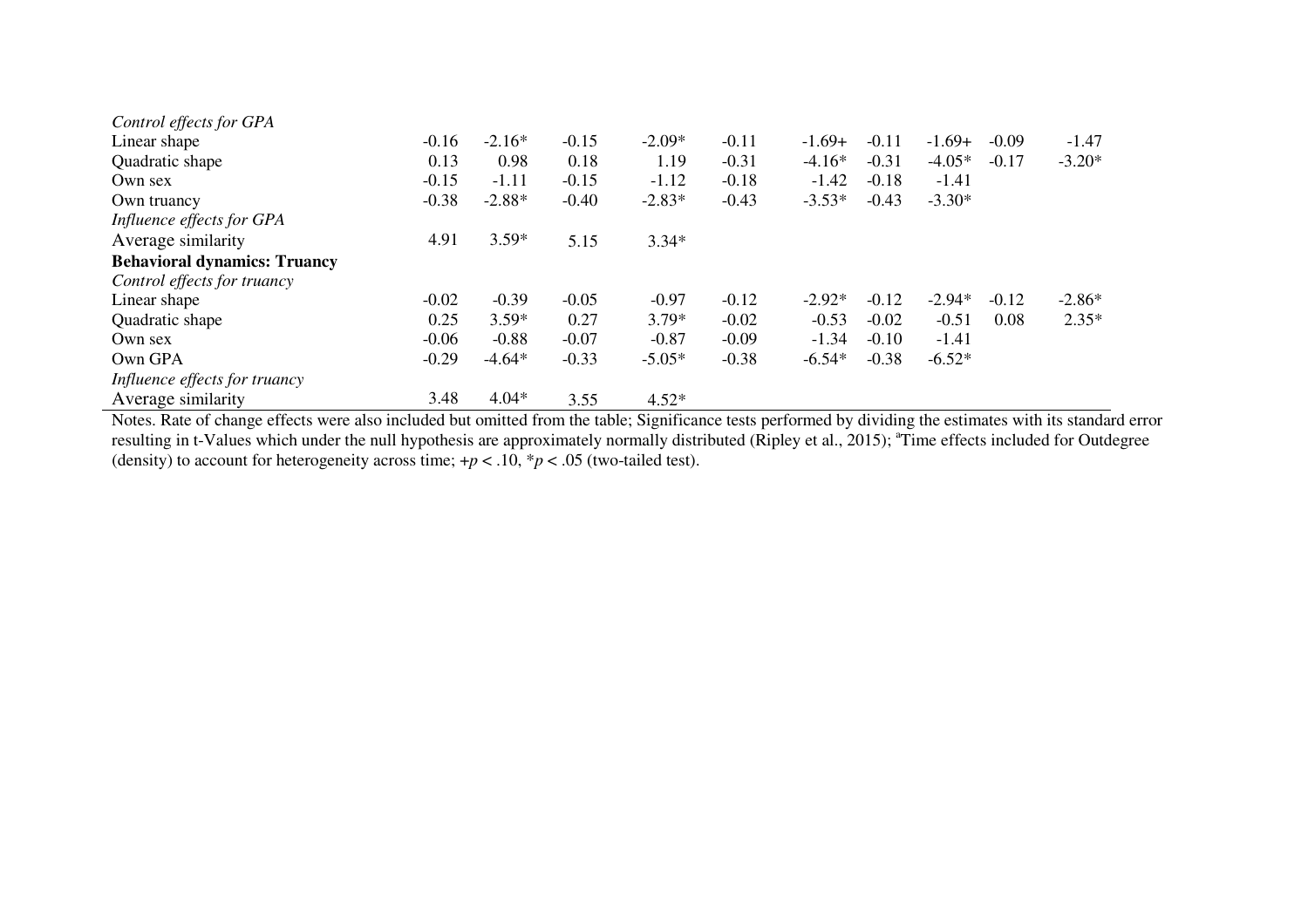

Relative contribution results of selection and influence belonging to Table S3.

**Figure S1.** Relative contribution of selection and influence to similarity between friends in academic achievement (left) and truancy (right). Dashed lines on top represent observed autocorrelation in the data, dotted lines on the bottom represent random-expected autocorrelation given the marginal distributions. Violins represent the distribution of autocorrelations that five different, partially nested model specifications imply.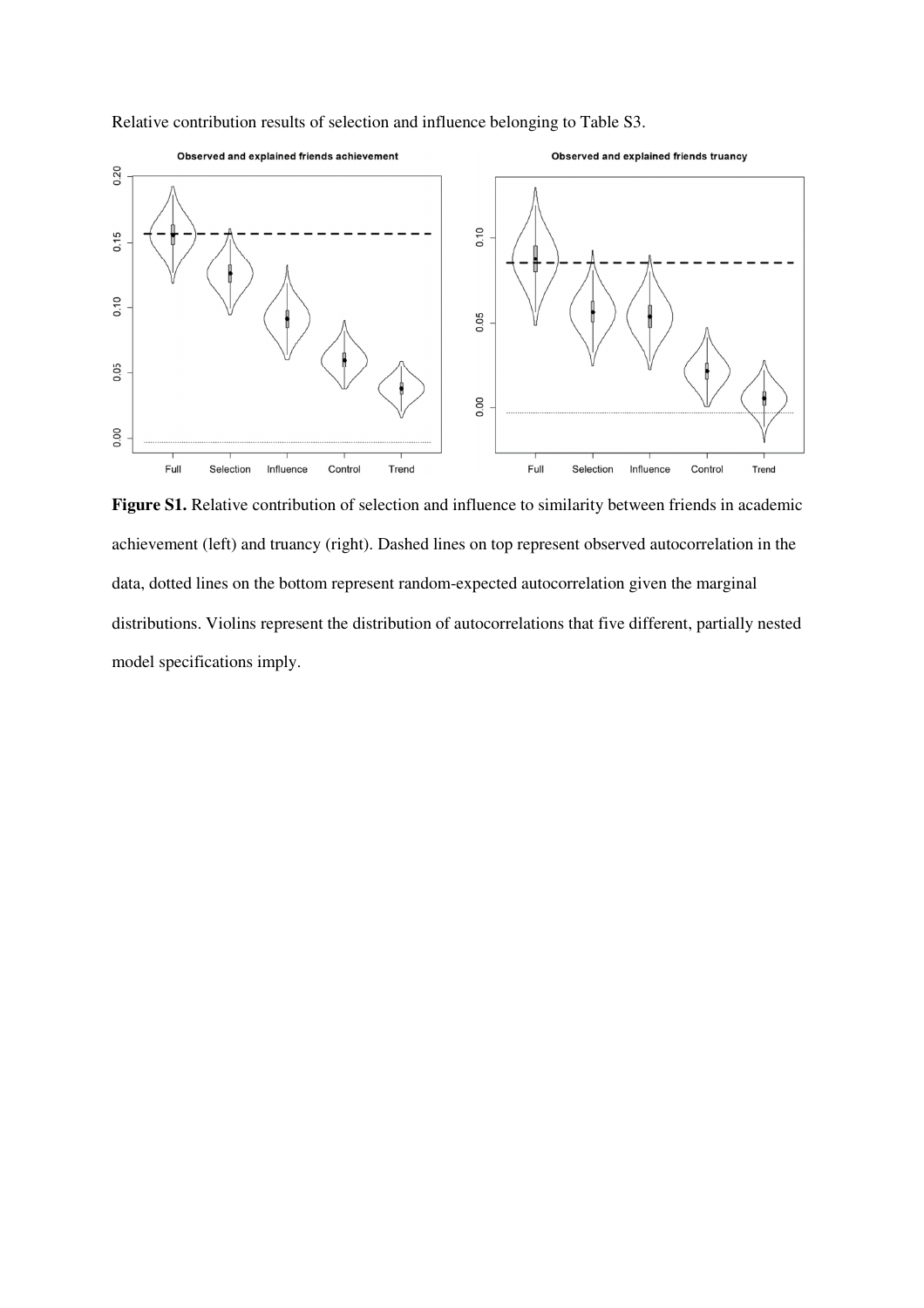| <b>Table S4.</b> Direction of peer selection on academic functioning (GPA and truancy) $(N=342)$ . |  |  |  |  |  |
|----------------------------------------------------------------------------------------------------|--|--|--|--|--|
|----------------------------------------------------------------------------------------------------|--|--|--|--|--|

| <b>rative 34.</b> Direction or peer selection on academic runction                 |                 |                    |            |
|------------------------------------------------------------------------------------|-----------------|--------------------|------------|
| <b>Network dynamics: Friendship</b>                                                | Est.            | t-Value            | <b>OR</b>  |
| Outdegree (density)                                                                | $-3.32$         | $-89.47*$          | 0.04       |
| Effect of time period $2 (t2-t3)^{a}$                                              | 0.04            | $2.12*$            | NA         |
| Effect of time period $3 (t3-t4)^{a}$                                              | $-0.13$         | $-7.15*$           | NA         |
| Reciprocity                                                                        | 1.43            | 49.90*             | 4.19       |
| Transitive triplets                                                                | 0.12            | 20.79*             | 1.13       |
| Transitivity reciprocated triplets                                                 | $-0.01$         | $-0.64*$           | 0.99       |
| Three-cycles                                                                       | 0.03            | $6.09*$            | 1.03       |
| Number at distance 2                                                               | 0.04            | 21.26*             | 1.04       |
| Number at distance 2 twice                                                         | 0.05            | 14.14*             | 1.05       |
| Dense Triads                                                                       | $-0.03$         | $-2.25*$           | 0.97       |
| <b>GWESPFF</b>                                                                     | 1.26            | 46.66*             | NA         |
| Indegree-popularity                                                                | 0.003           | $4.43*$            | 1.003      |
| Outdegree-popularity                                                               | $-0.05$         | $-39.08*$          | 0.95       |
|                                                                                    | 0.002           | $9.00*$            | 1.002      |
| Outdegree-activity                                                                 | 0.02            | $1.84+$            |            |
| Ethnicity alter                                                                    |                 |                    | 1.02       |
| Ethnicity ego                                                                      | $-0.01$         | $-0.37$            | 0.99       |
| Same ethnicity                                                                     | 0.10            | $8.59*$            | 1.11       |
| Sex alter                                                                          | 0.04            | $3.30*$            | 1.04       |
| Sex ego                                                                            | $-0.01$         | $-0.87$            | 0.99       |
| Same sex                                                                           | 0.12            | $10.31*$           | 1.13       |
| GPA alter                                                                          | $-0.01$         | $-1.17$            | 0.99       |
| GPA ego                                                                            | $-0.06$         | $-4.85*$           | 0.94       |
| GPA similarity maintenance                                                         | $-0.05$         | $-0.28$            | 0.98       |
| GPA similarity formation                                                           | 0.56            | $3.61*$            | 1.21       |
| GPA alter X ego maintenance                                                        | 0.09            | 1.97*              | 1.03       |
| GPA alter X ego formation                                                          | $-0.04$         | $-0.85$            | 0.99       |
| Truancy alter                                                                      | $-0.07$         | $-3.94*$           | 0.93       |
| Truancy ego                                                                        | $-0.01$         | $-0.29$            | 1.00       |
| Truancy similarity maintenance                                                     | $-0.12$         | $-0.43$            | 0.96       |
| Truancy similarity formation                                                       | $-0.83$         | $-2.72*$           | 0.76       |
| Truancy alter X ego maintenance                                                    | 0.13            | 1.52               | 1.04       |
| Truancy alter X ego formation                                                      | 0.17            | $2.25*$            | 1.06       |
| Acceptance alter                                                                   | 0.07            | $4.85*$            | 1.07       |
| Popularity alter                                                                   | 0.10            | 4.98*              | 1.11       |
| <b>Behavioral dynamics: GPA</b>                                                    |                 |                    |            |
| Linear shape                                                                       | $-0.16$         | $-2.19*$           | 0.86       |
| Quadratic shape                                                                    | 0.14            | 0.92               | NA         |
| Own sex                                                                            | $-0.15$         | $-1.04$            | 0.86       |
| Own truancy                                                                        | $-0.38$         | $-2.84*$           | 0.69       |
| Average similarity                                                                 | 4.89            | $3.28*$            | 5.10       |
| <b>Behavioral dynamics: Truancy</b>                                                |                 |                    |            |
| Linear shape                                                                       |                 |                    |            |
|                                                                                    | $-0.02$<br>0.26 | $-0.38$<br>$3.65*$ | 0.98<br>NA |
| Quadratic shape                                                                    |                 |                    |            |
| Own sex                                                                            | $-0.06$         | $-0.86$            | 0.94       |
| Own GPA                                                                            | $-0.30$         | $-4.88*$           | 0.74       |
| Average similarity<br>Notes, Rate of change effects were also included but omitted | 3.51            | $4.41*$            | 3.22       |
|                                                                                    |                 |                    |            |

Notes. Rate of change effects were also included but omitted from the table; Significance tests performed by dividing the estimates with its standard error resulting in t-Values which under the null hypothesis are approximately normally distributed (Ripley et al., 2015); <sup>a</sup>Time effects included for Outdegree (density) to account for heterogeneity across time;  $+p < .10$ ,  $p < .05$  (two-tailed test).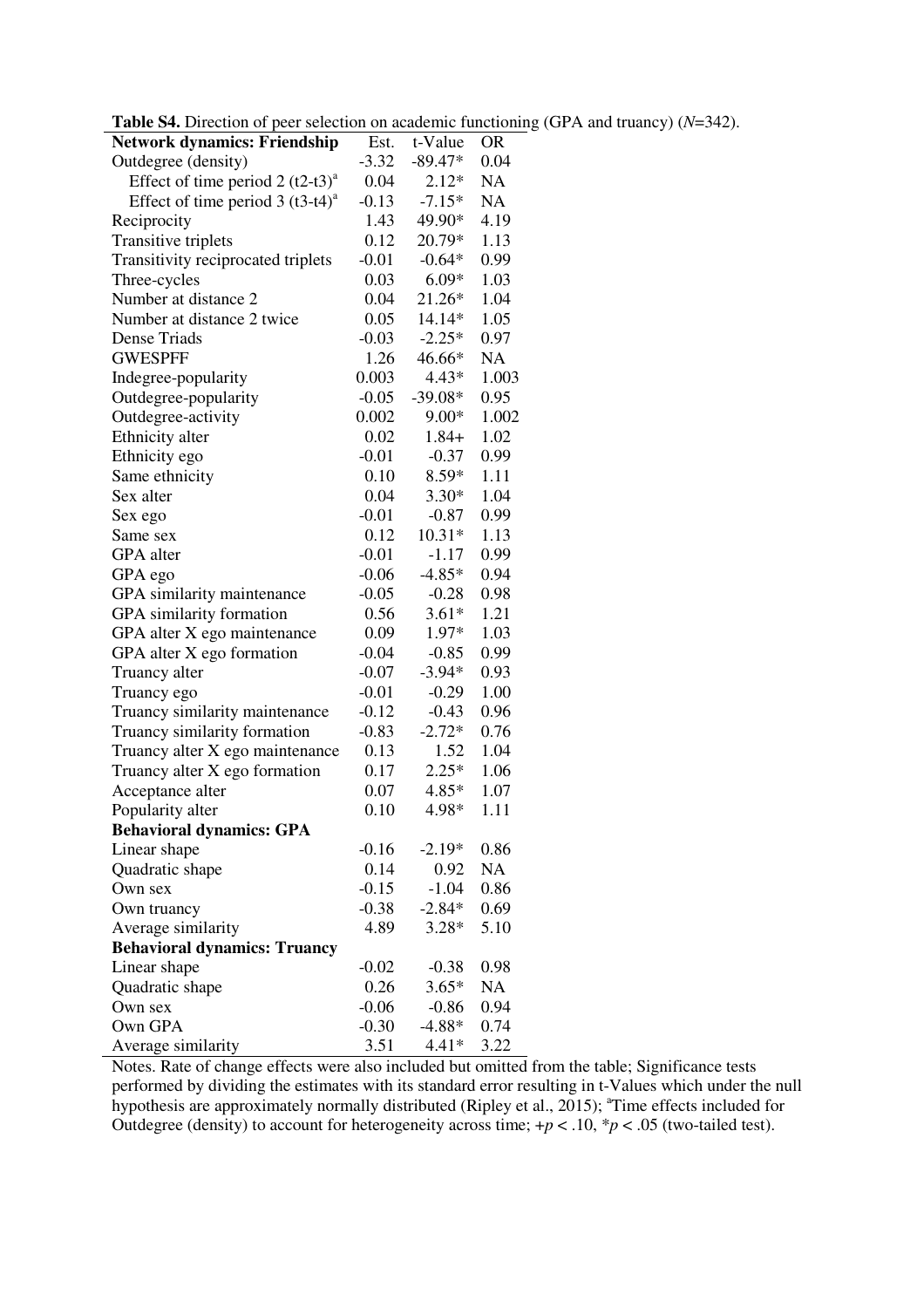|  | <b>Table S5.</b> Direction of peer influence on academic functioning (GPA and truancy) $(N=342)$ . |  |  |
|--|----------------------------------------------------------------------------------------------------|--|--|
|--|----------------------------------------------------------------------------------------------------|--|--|

| <b>radic 33.</b> Direction of peer influence on academic functioning |          |           |           |
|----------------------------------------------------------------------|----------|-----------|-----------|
| <b>Network dynamics: Friendship</b>                                  | Est.     | t-Value   | <b>OR</b> |
| Outdegree (density)                                                  | $-3.52$  | $-91.94*$ | 0.03      |
| Effect of time period $2 (t2-t3)^{a}$                                | 0.03     | $1.74+$   | <b>NA</b> |
| Effect of time period $3 (t3-t4)^a$                                  | $-0.14$  | $-7.56*$  | NA        |
| Reciprocity                                                          | 1.43     | 51.70*    | 4.17      |
| Transitive triplets                                                  | 0.12     | 19.95*    | 1.13      |
| Transitivity reciprocated triplets                                   | $-0.01$  | $-1.01$   | 0.99      |
| Three-cycles                                                         | 0.03     | $6.62*$   | 1.03      |
| Number at distance 2                                                 | 0.04     | 22.00*    | 1.04      |
| Number at distance 2 twice                                           | 0.05     | 13.59*    | 1.05      |
| Dense Triads                                                         | $-0.02$  | $-1.70+$  | 0.98      |
| <b>GWESPFF</b>                                                       | 1.35     | 47.95*    | NA        |
| Indegree-popularity                                                  | 0.01     | $8.33*$   | 1.01      |
| Outdegree-popularity                                                 | $-0.05$  | $-34.00*$ | 0.95      |
| Outdegree-activity                                                   | 0.002    | $10.00*$  | 1.002     |
| Ethnicity alter                                                      | 0.03     | 1.98*     | 1.03      |
| Ethnicity ego                                                        | $-0.01$  | $-0.46$   | 0.99      |
| Same ethnicity                                                       | 0.11     | $9.12*$   | 1.11      |
| Sex alter                                                            | 0.04     | $2.87*$   | 1.04      |
| Sex ego                                                              | $-0.01$  | $-1.03$   | 0.99      |
| Same sex                                                             | 0.12     | 10.70*    | 1.13      |
| GPA alter                                                            | $-0.01$  | $-1.13$   | 0.99      |
| GPA ego                                                              | $-0.06$  | $-4.86*$  | 0.94      |
| GPA similarity                                                       | 0.31     | 5.37*     | 1.11      |
| GPA alter X ego                                                      | 0.02     | 1.08      | 1.02      |
| Truancy alter                                                        | $-0.08$  | $-3.66*$  | 0.93      |
| Truancy ego                                                          | $-0.01$  | $-0.71$   | 0.99      |
| Truancy similarity                                                   | $-0.53$  | $-3.32*$  | 0.84      |
| Truancy alter X ego                                                  | 0.15     | $4.12*$   | 1.16      |
| <b>Behavioral dynamics: GPA</b>                                      |          |           |           |
| Linear shape                                                         | 0.03     | 0.26      | 1.03      |
| Quadratic shape                                                      | 0.12     | 0.90      | <b>NA</b> |
| Own sex                                                              | $-0.18$  | $-1.26$   | 0.83      |
| Own truancy                                                          | $-0.45$  | $-3.06*$  | 0.63      |
| Average similarity increase                                          | 8.84     | $3.62*$   | 19.05     |
| Average similarity decrease                                          | $-6.83$  | $-2.18*$  | 0.01      |
| <b>Behavioral dynamics: Truancy</b>                                  |          |           |           |
| Linear shape                                                         | 0.19     | $2.64*$   | 1.21      |
| Quadratic shape                                                      | 0.24     | $3.17*$   | NA        |
| Own sex                                                              | $-0.07$  | $-0.83$   | 0.94      |
| Own GPA                                                              | $-0.32$  | $-4.13*$  | 0.73      |
| Average similarity increase                                          | 10.36    | $5.35*$   | 31.65     |
| Average similarity decrease                                          | $-13.74$ | $-4.17*$  | 0.0002    |

Notes. Rate of change effects were also included but omitted from the table; Significance tests performed by dividing the estimates with its standard error resulting in t-Values which under the null hypothesis are approximately normally distributed (Ripley et al., 2015); <sup>a</sup>Time effects included for Outdegree (density) to account for heterogeneity across time;  $+p < .10$ ,  $p < .05$  (two-tailed test).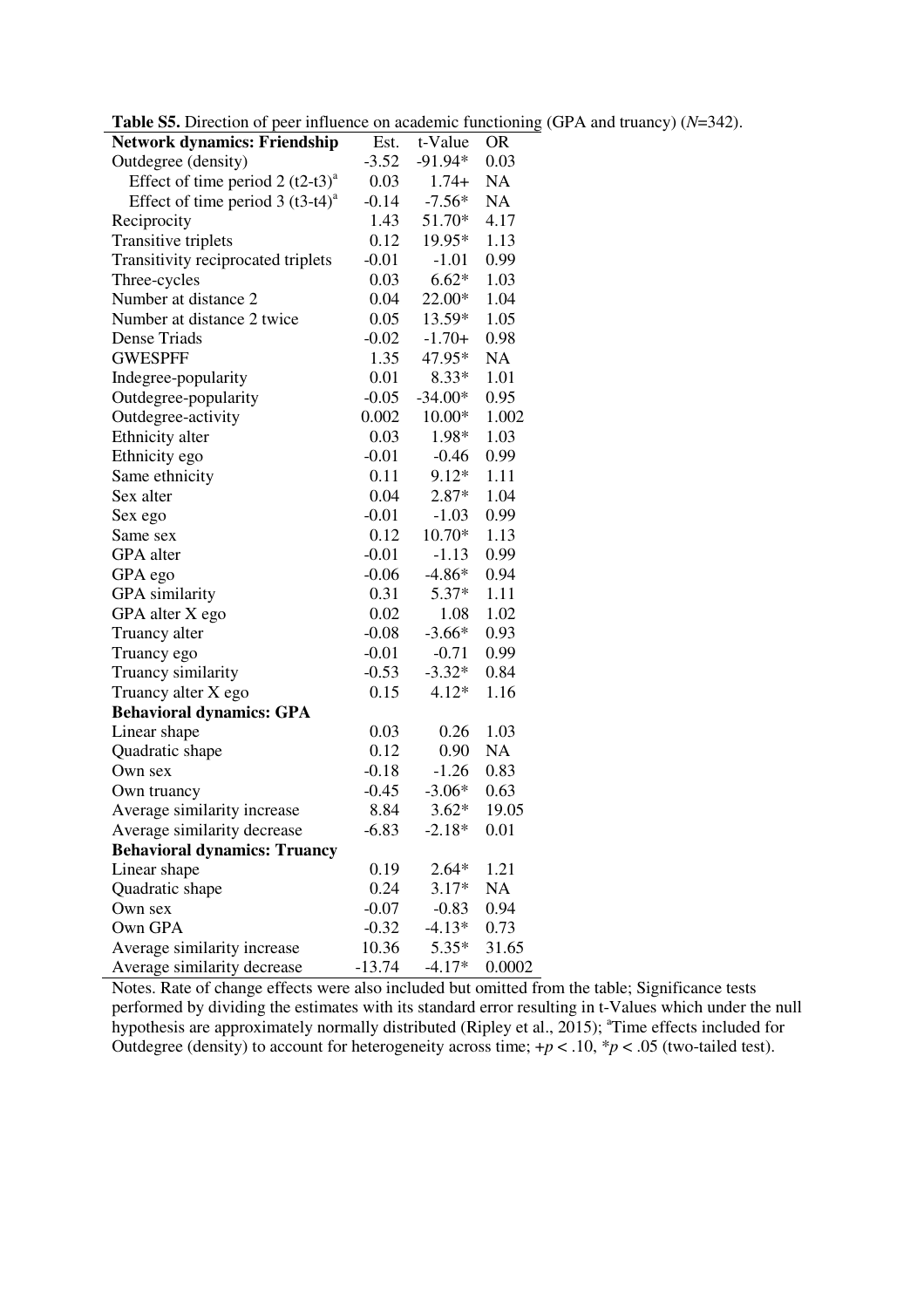**Appendix S6.** Sensitivity analysis and goodness of fit results of auxiliary statistics.

**Goodness of fit.** We assessed the Goodness of fit (GoF) with auxiliary statistics. The GoF was assessed for the model in which the main hypothesis regarding selection and socialization was tested (Model 1 in Table S2). Four auxiliary network statistics were computed: outdegree distribution, indegree distribution, geodesic distance, and triad census. Two auxiliary behavior statistics were computed: behavior distribution for GPA and truancy. The auxiliary network statistics are important indices for how well friendship patterns in the network are represented with the included model effects or whether additional effects are needed. For each auxiliary statistic, the differences between the values in the observed network (summed across the four waves of data) and the simulated values in the model (summed across 2,000 random networks) are assessed with the Mahalonobis distance (cf. Ripley et al., 2015). The results are illustrated figuratively below.

Violin plots can be used to inspect whether, for a specific statistic, there are too 'many' (or too 'few' or a 'sufficient' number of) values being simulated in comparison to the observed values with a five percent margin of error. The red solid lines shows the observed values; the boxplots and violins show the distribution of the simulated values. Out/indegree were underrepresented in the lower and higher range of the distribution and overrepresented in the middle range. The number of direct connections (geodesic distance 1) and indirect connections close by in the network (geodesic distance 2) were better represented than indirect connections further away (geodesic distance 3-5). Fit on academic achievement was good; for truancy fit was acceptable but score 2 and 3 were slightly under/overrepresented, probably because the distribution was skewed.

In summary, fit on all auxiliary statistics was acceptable as the simulated values do not depart too far from the observed values. Inclusion of additional network-related parameters (i.e., Model 1 in Table S2) improved the modeling of outdegree distribution, indegree distribution, geodesic distance, and triadic census significantly which indicates that we were better able to account for these features of the grade friendship network. Based on optical inspection, small deviations likely had a relatively large impact on the overall fit for these fit indices.

**Sensitivity analysis.** We performed additional analyses to find out whether unsatisfactory fit was caused by number of friendship nominations (available upon request). Because students could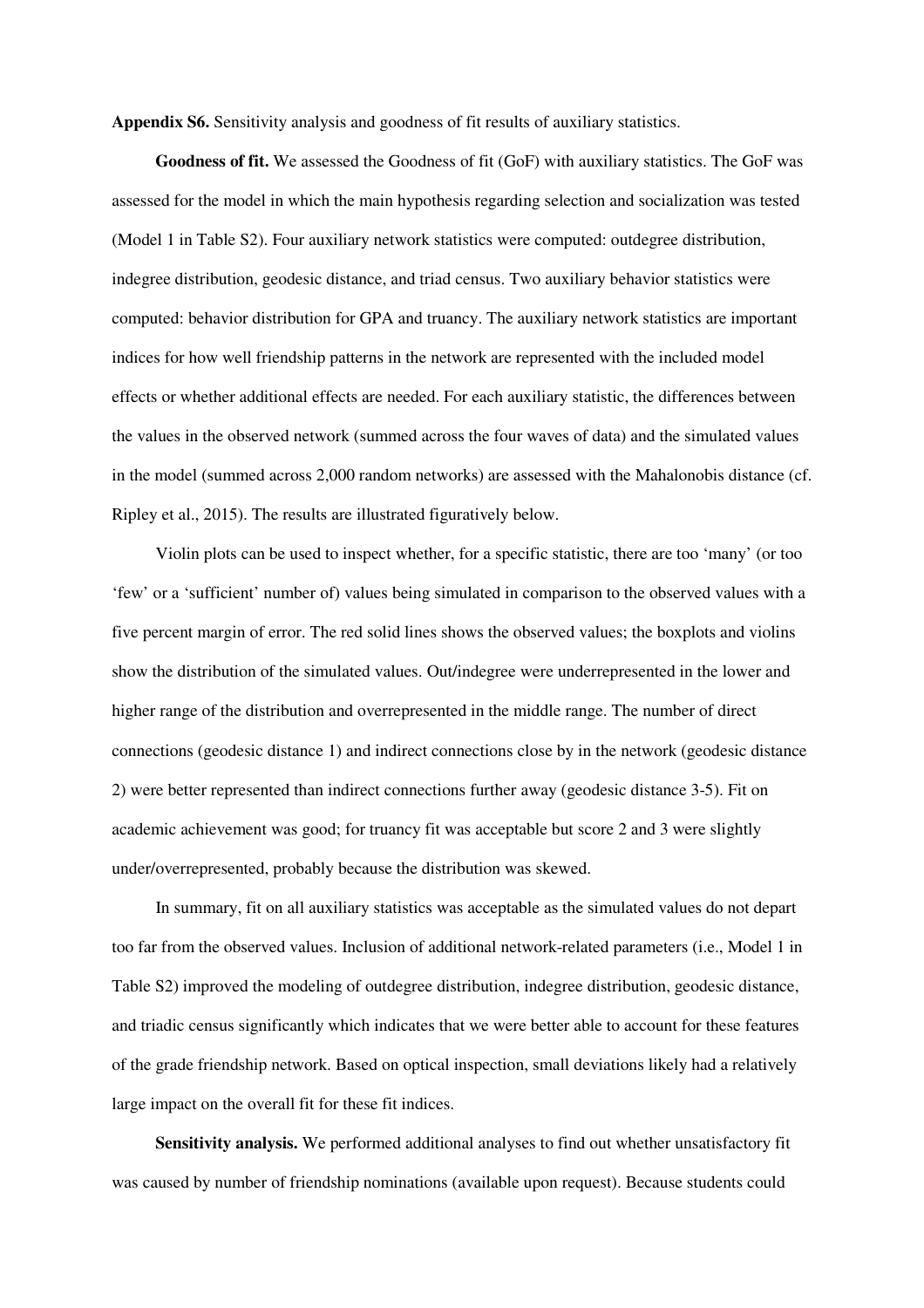nominate as many (or few) closest friends as they desired within their grade, some students may have nominated a large number of friends, which might make it harder to fit the networks. Hence, similar to other recent SIENA studies (e.g., Rambaran et al., 2015), we considered all ties of students with extreme outdegrees (arbitrarily cut-off point set at > 25) as missing (resulting in 8-16% missing ties between observations). Although we were mainly successful in improving the fit for indegree distribution, analyses of the restricted model and unrestricted model revealed no clear differences in findings.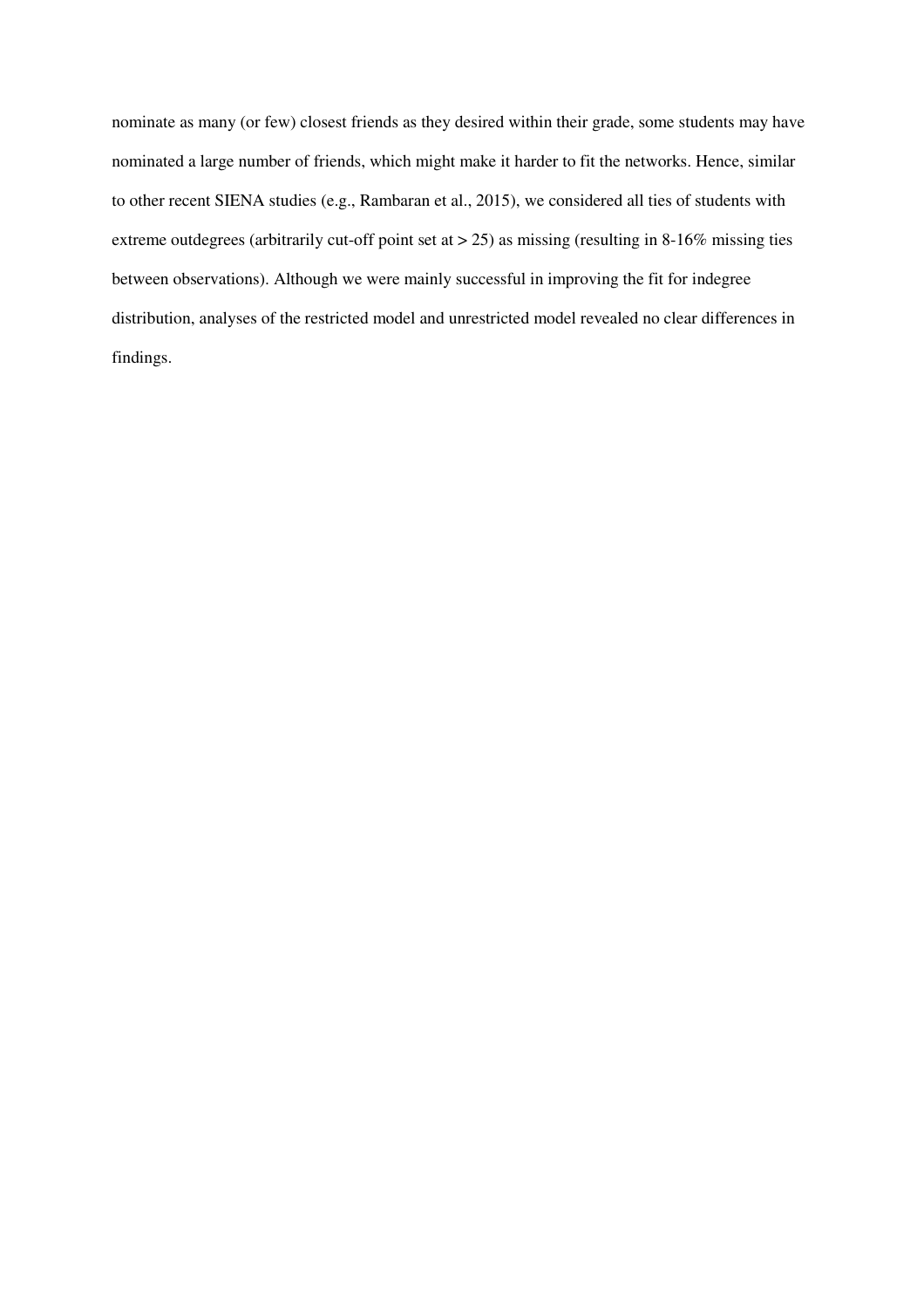